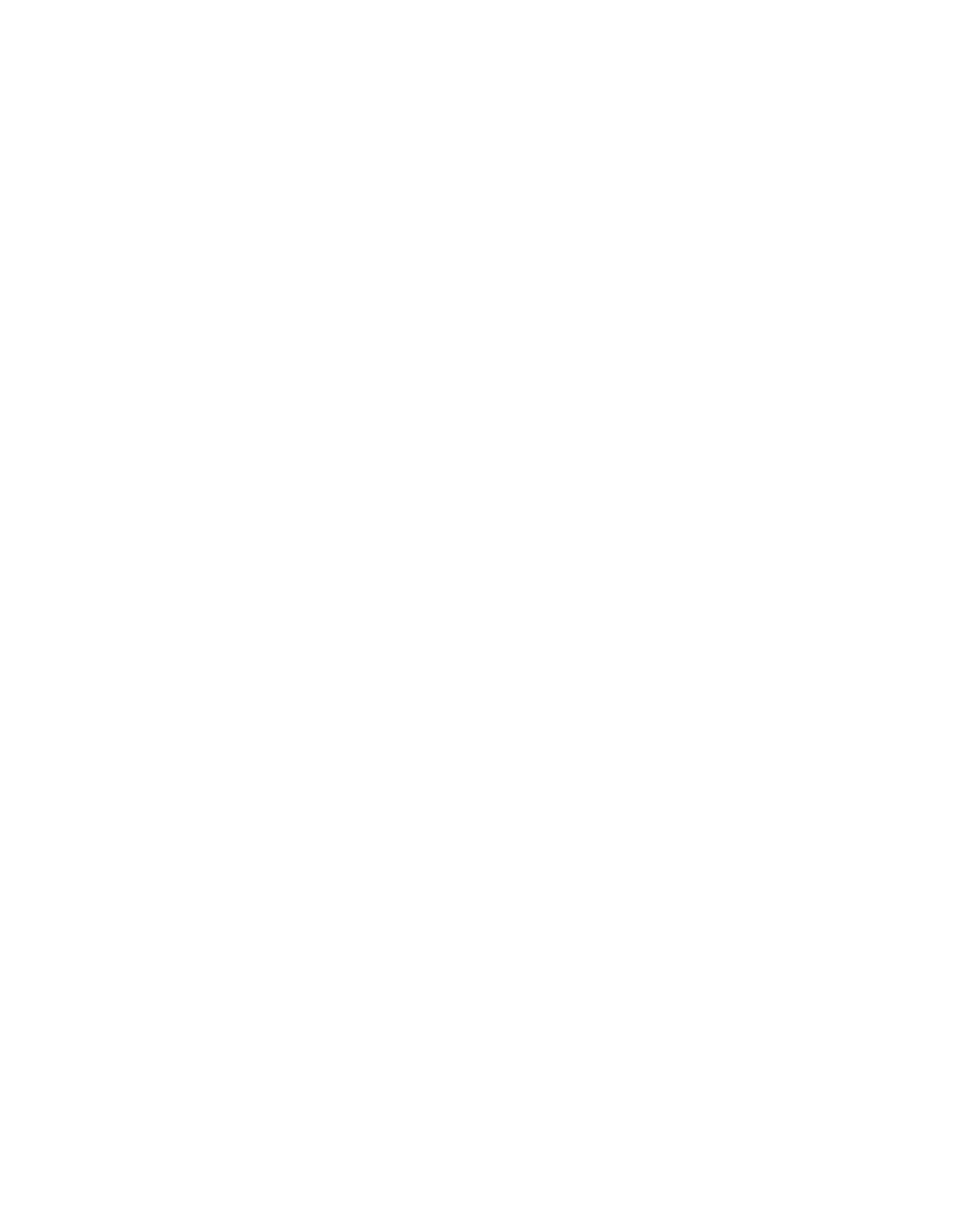### **HILL, Chief Justice.**

[¶1] Zachary Jensen (Jensen) appeals two convictions for aggravated assault arising out of an incident in which he threatened to kill his live-in girlfriend and their young son with a knife. Jensen argues for reversal of those convictions on three substantive grounds: That he was denied his Sixth Amendment right to confront a witness against him; that improper victim impact testimony was admitted; and that the prosecutor committed misconduct while cross-examining Jensen by repeatedly asking him if other witnesses were lying. We find no merit in the first two claims of error but, after reviewing the record, we agree that the prosecutor improperly questioned Jensen. However, we conclude that the error was harmless and affirm Jensen's convictions.

### **ISSUES**

[¶2] Jensen presents four issues for review:

- I. Did the trial court err in limiting defense counsel's cross-examination of alleged victim Kate Spears, and, subsequently, in denying its sua sponte motion for [a] new trial?
- II. Was improper victim impact testimony admitted into evidence?
- III. Did prosecutorial misconduct occur when the prosecutor questioned appellant about whether other witnesses were "lying?"
- IV. Does cumulative error warrant reversal of appellant's convictions?

The State's statement of the issues substantially parallels those set forth by Jensen.

# **FACTS**

[¶3] Jensen lived in an apartment in Gillette, Wyoming, with his long-term girlfriend, Kate Spears (Spears) and their young son, S.O. On the night of July 20, 2003, Jensen and Spears got into an argument over Jensen's intoxication while he was supposed to be watching the child. The dispute quickly degenerated into a physical confrontation when Jensen refused to let Spears exit the apartment bathroom. Trying to get past Jensen, Spears attempted to knee him in the groin. Shrugging off the blow, Jensen picked Spears up and threw her against the sink. He then grabbed Spears by her neck and threw her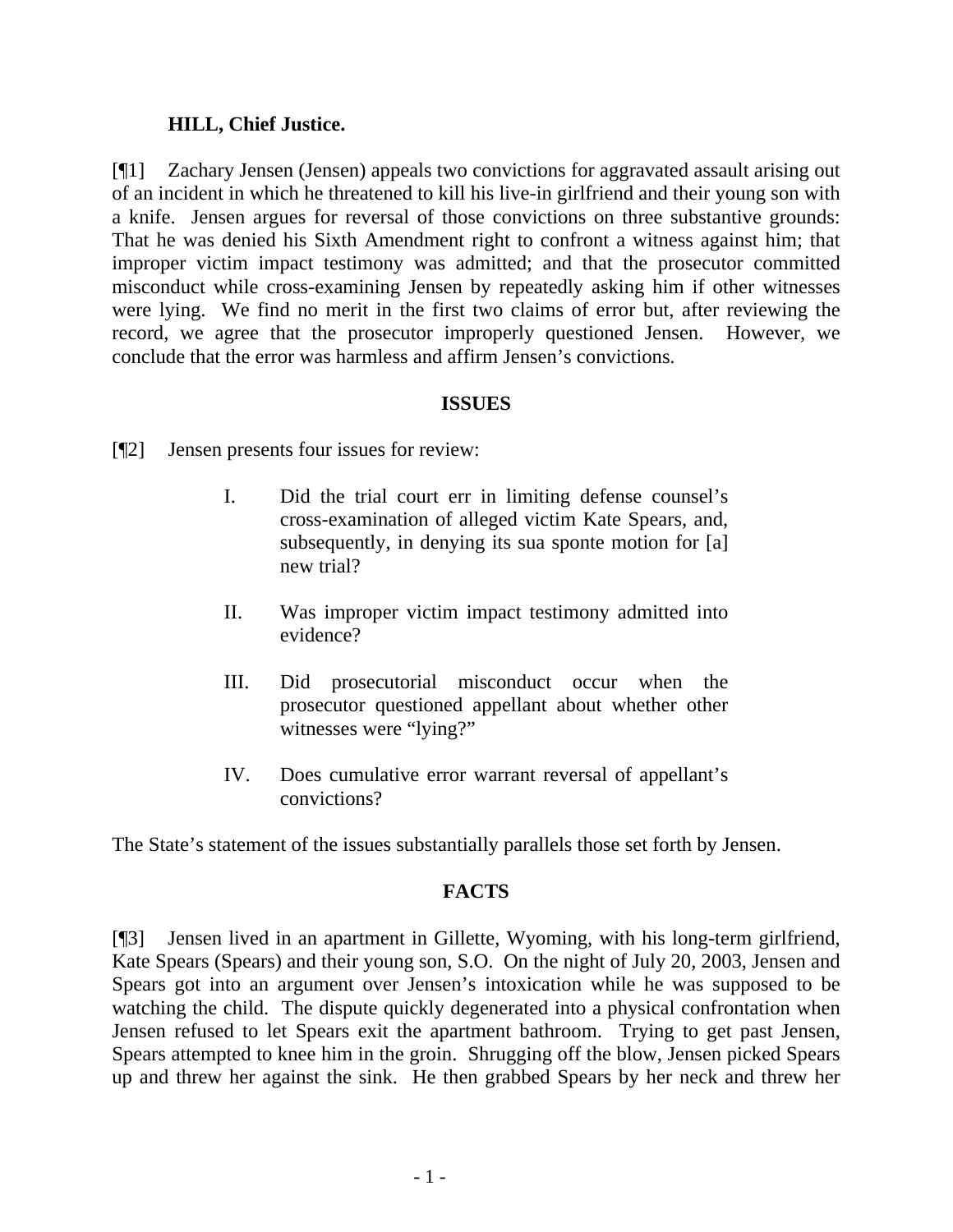onto the floor. Spears suffered fingernail gouges on her neck and lacerations on her back where she had hit the sink.

[¶4] Jensen left the bathroom and proceeded to the kitchen where he obtained a knife. Positioning himself between Spears and the apartment door, Jensen threatened to kill Spears, his son, and himself. At one point, Jensen placed the tip of the knife against his chest and attempted to stab himself. Spears was able to convince Jensen to sit down and talk. Eventually he set the knife down on a table. Spears grabbed the knife and threw it out onto the apartment balcony. Jensen responded that there were more knives where that one came from and proceeded to head to the kitchen. Spears ran out to the balcony, hid the knife behind some furniture, and began screaming for help. After a few minutes, Spears noticed that she could no longer observe Jensen in the kitchen or the apartment. Grabbing her son, Spears ran out of the apartment, got into her vehicle, and drove to a nearby convenience store where she called 911.

[¶5] Meanwhile, a neighbor who heard Spears' cries for help called 911. The police quickly responded, and an officer was diverted to the convenience store when Spears' call came in. The officer arrived to find Spears and her son in a distraught state. In the course of Spears' explanation of the events, unprompted, her son exclaimed that Jensen had tried to hurt him and also tried to cut himself. Jensen was eventually located in a neighboring apartment and arrested.

[¶6] Jensen was charged with two counts of aggravated assault and battery for threatening to use a drawn deadly weapon on Spears and his son in violation of Wyo. Stat. Ann. § 6-2-502(a)(iii) and  $(b)^1$  (LexisNexis 2005). At trial, the State's witnesses testified as previously set forth. Jensen testified on his own behalf. He claimed that he had pushed Spears, not thrown her, onto the sink in self-defense, and he denied throwing her to the floor. Jensen also admitted that he got a knife from the kitchen. However, he insisted that he did not threaten Spears or his son; he only threatened suicide. The jury

. . . .

. . . .

<span id="page-3-0"></span> <sup>1</sup> Wyo. Stat. Ann. § 6-2-502(a)(iii) and (b) provides:

<sup>(</sup>a) A person is guilty of aggravated assault and battery if he:

<sup>(</sup>iii) Threatens to use a drawn deadly weapon on another unless reasonably necessary in defense of his person, property or abode or to prevent serious bodily injury to another[.]

<sup>(</sup>b) Aggravated assault and battery is a felony punishable by imprisonment for not more than ten (10) years.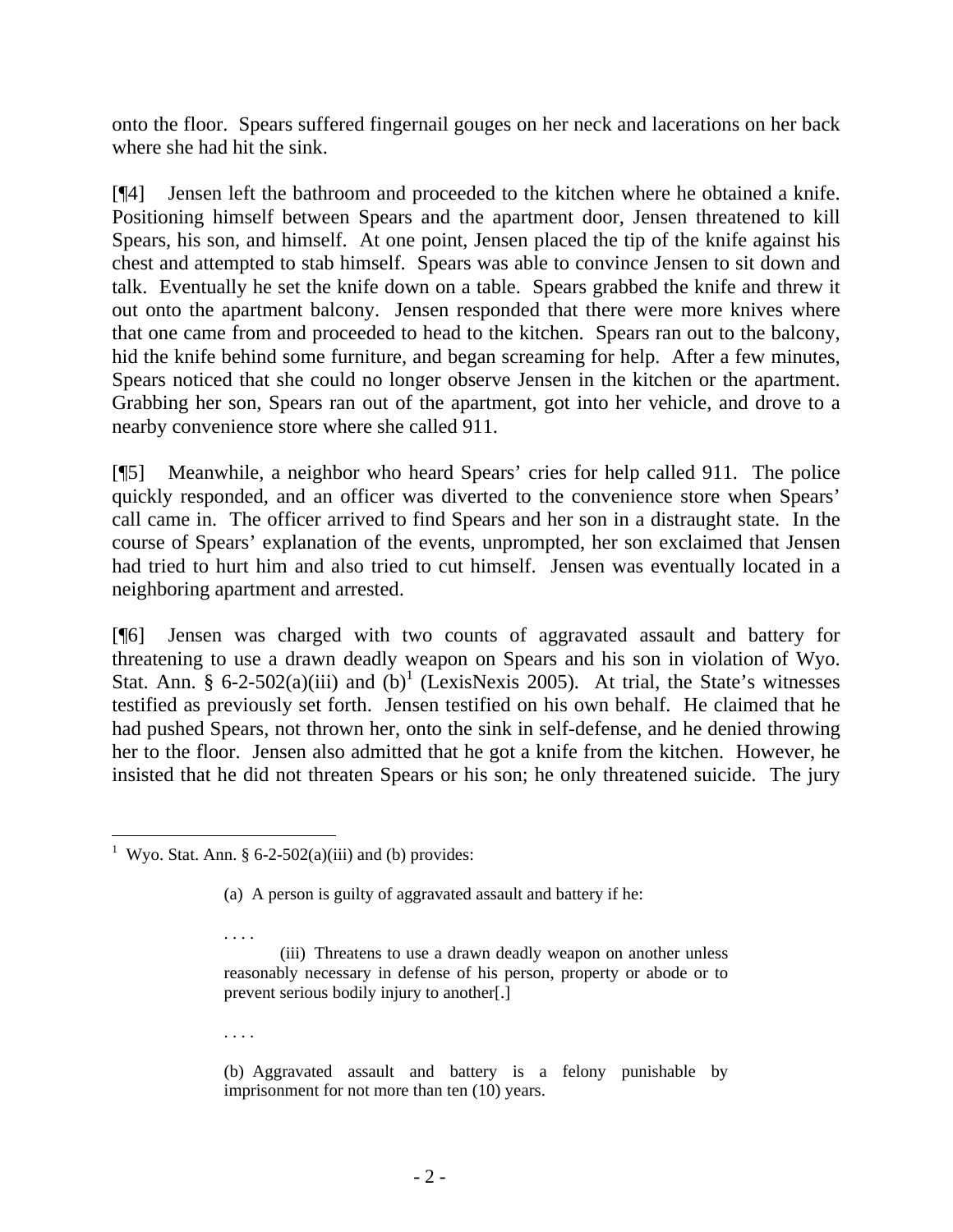returned a verdict of guilty on both counts. Additional facts will be set forth in our discussion of the specific allegations of error presented by Jensen.

# **DISCUSSION**

# *Whether Jensen was Denied His Sixth Amendment Right to Confront a Witness Against Him*

[¶7] In June of 2001, Jensen and Spears consented to a guardianship of S.O. with Sheri Gengozian, Jensen's mother. Gengozian was the primary caretaker of S.O. until January of [2](#page-4-0)003, when she returned physical custody to Spears.<sup>2</sup> After Jensen was charged in this case, Spears and Gengozian continued to maintain a relationship concerning S.O. On August 29, 2003, Spears and Gengozian had a falling out. As a result, Gengozian, with guardianship papers in hand, appeared at Spears' apartment with law enforcement to take custody of S.O. On October 6, 2003, Spears filed a petition with the district court for custody of S.O. and to terminate Gengozian's guardianship. During this period, Gengozian allowed Spears to have custody of S.O. at various times, finally returning him to Spears on a permanent basis sometime around November 3, 2003. By court order, Spears was awarded temporary custody on November 6.

[¶8] Spears' petition to terminate Gengozian's guardianship was pending when the charges against Jensen proceeded to trial. On the first day of trial, Jensen sought to question Spears in cross-examination regarding her petition. The State objected on relevancy grounds. The district court concurred and prohibited Jensen's line of questioning.

[¶9] On the day before Jensen was to be sentenced, this Court issued a decision in *Hannon v. State*, 2004 WY 8, 84 P.3d 320 (Wyo. 2004) wherein a conviction was reversed because the trial court denied the defendant his Sixth Amendment right to confront a witness against him by restricting his ability to cross-examine the State's material witness regarding a possible motive to lie in his testimony. On its own motion, the district court scheduled a hearing to determine if a new trial was appropriate given the *Hannon* decision and the court's trial ruling prohibiting Jensen from inquiring into the petition to terminate Gengozian's guardianship. At the hearing, the State presented argument and the testimony of Spears while Jensen did likewise along with testimony from Gengozian. The district court concluded that Jensen was not entitled to a new trial because the limitations imposed on Jensen's cross-examination of Spears were proper on relevancy grounds.

[¶10] On appeal, Jensen maintains that the court's limitation was improper under our decision in *Hannon*. He contends that the evidence relating to Spears' petition was

<span id="page-4-0"></span><sup>&</sup>lt;sup>2</sup> Pursuant to a Washington state court order in 2000, Spears had sole legal custody of S.O.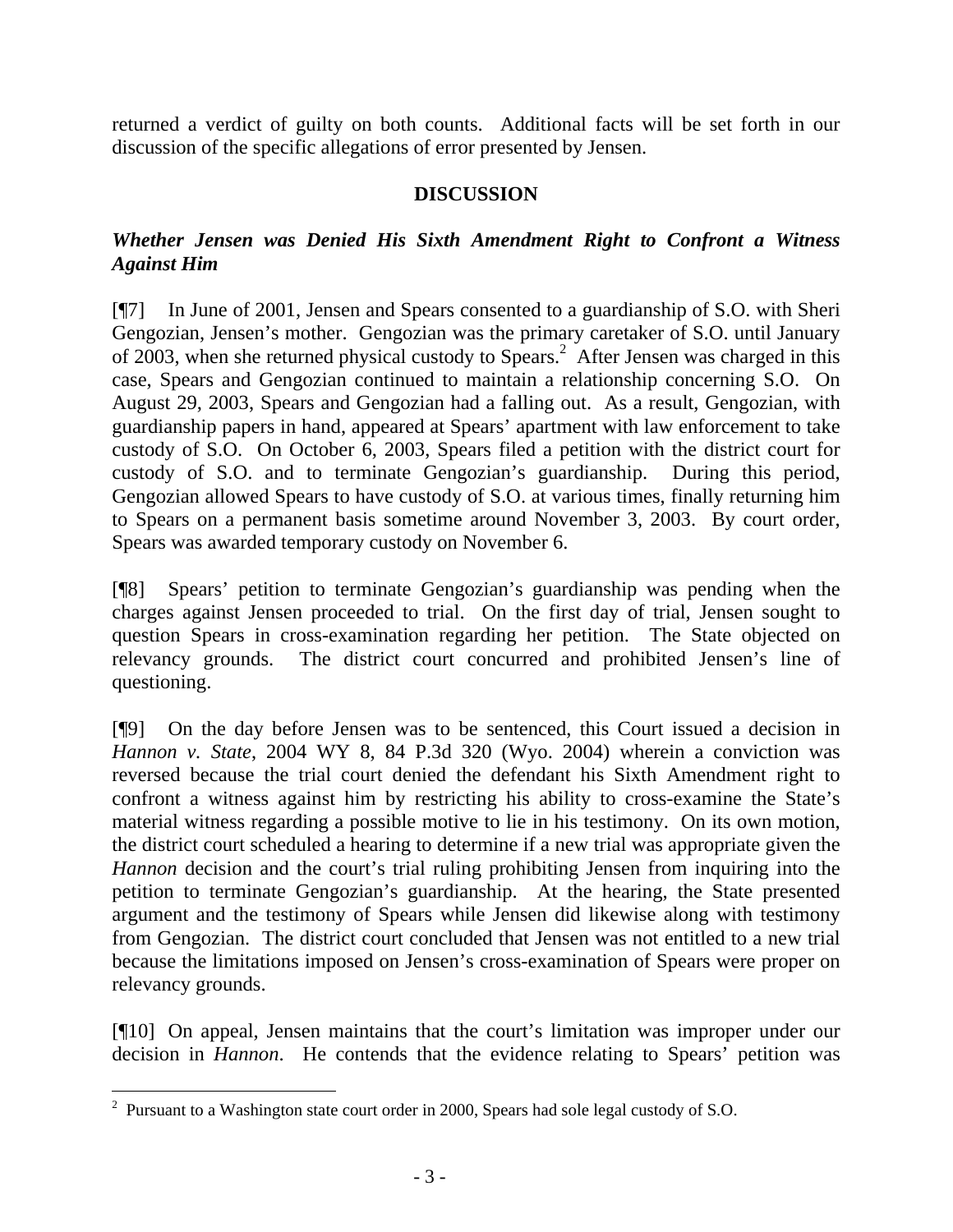relevant to her motives. He argues that the only direct evidence of the alleged assaults was Spears' testimony and, therefore, the jury should have been allowed to judge Spears' possible motives in light of the fact that their child was the subject of a custody dispute with Jensen's mother.

[¶11] Hannon was convicted of two counts each of second- and third-degree sexual assault and one count of attempted third-degree sexual assault. *Hannon*, ¶¶4 and 10. On appeal, he challenged an order of the trial court that prohibited him from cross-examining the minor victim about the fact that he did not report the alleged sexual assaults by Hannon until three months after the alleged incident, when the victim was brought in for questioning about his own alleged sexual improprieties with another boy. *Id*. at ¶14. Hannon argued that he had a right grounded in the Sixth Amendment to the United States Constitution to cross-examine the victim concerning the allegations against him in order to show that he had a motivation to lie about the alleged assault by Hannon in order to shift blame from his own conduct. *Id*. We agreed with Hannon. We cited *Davis v. Alaska*, 415 U.S. 308, 94 S.Ct. 1105, 39 L.Ed.2d 347 (1974) for the proposition that:

> Cross-examination is the principal means by which the believability of a witness and the truth of his testimony are tested. Subject always to the broad discretion of a trial judge to preclude repetitive and unduly harassing interrogation, the cross-examiner is not only permitted to delve into the witness' story to test the witness' perceptions and memory, but the cross-examiner has traditionally been allowed to impeach, i.e., discredit, the witness. \* \* \* A more particular attack on the witness' credibility is [a]ffected by means of cross-examination directed toward revealing possible biases, prejudices, or ulterior motives of the witness as they may relate directly to issues or personalities in the case at hand. The partiality of a witness is subject to exploration at trial, and is "always relevant as discrediting the witness and affecting the weight of his testimony." 3A J. Wigmore, Evidence § 940, p. 775 (Chadbourn rev. 1970). We have recognized that the exposure of a witness' motivation in testifying is a proper and important function of the constitutionally protected right of cross-examination. *Greene v. McElroy*, 360 U.S. 474, 496, 79 S.Ct. 1400, 3 L.Ed.2d 1377 (1959).

*Hannon*, ¶16 (quoting *Davis*, 415 U.S. at 317-18). A consequence of *Davis* is that "a criminal defendant states a violation of the Confrontation Clause by showing that he was prohibited from engaging in otherwise appropriate cross-examination designed to show a prototypical form of bias on the part of the witness, and thereby 'to expose to the jury the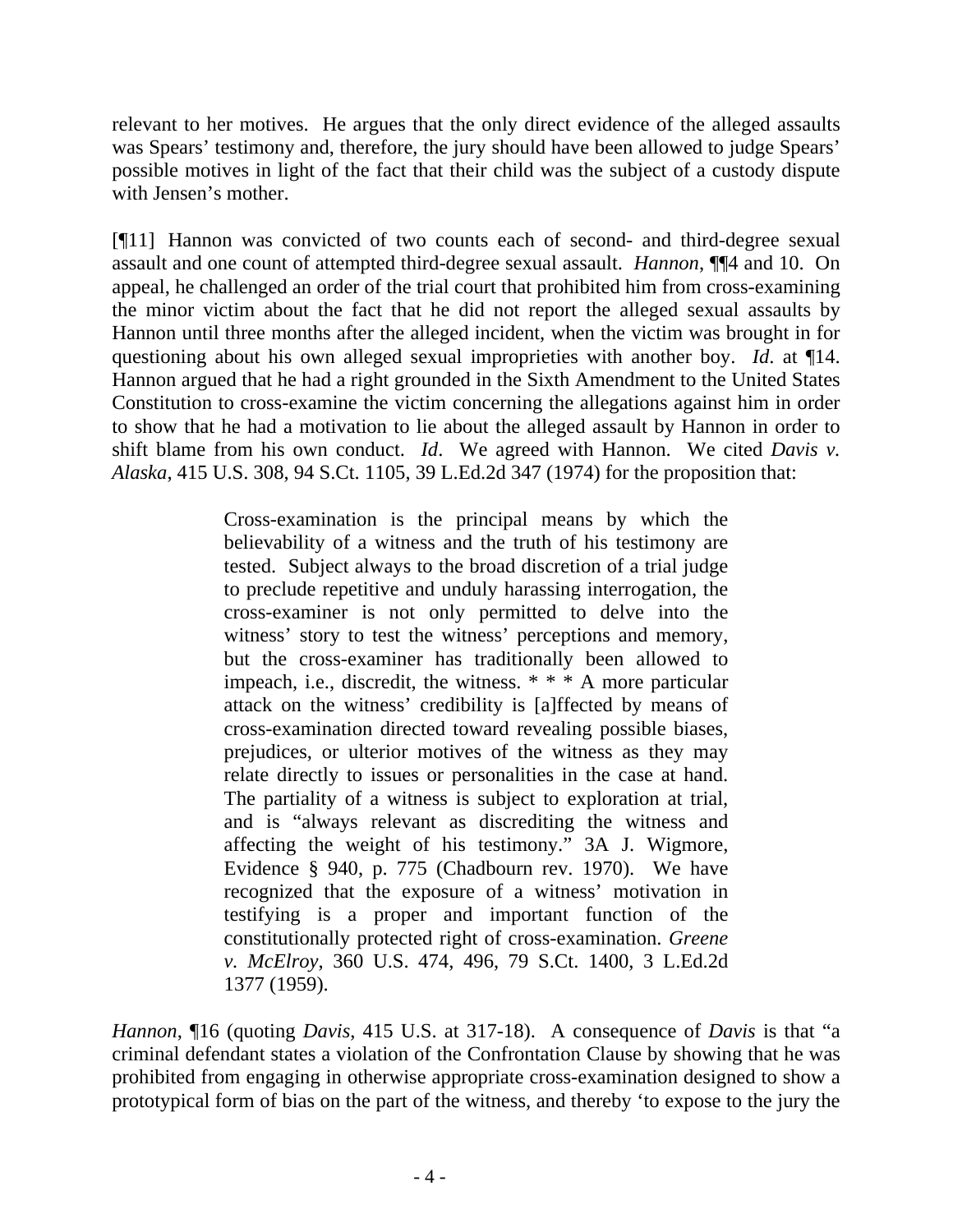facts from which jurors … could appropriately draw inferences relating to the reliability of the witness.'" *Hannon*, ¶18 (quoting *Delaware v. Van Arsdall*, 475 U.S. 673, 680, 106 S.Ct. 1431, 89 L.Ed.2d 674 (1986)). Under the circumstances of the case, we concluded that Hannon was deprived of his Sixth Amendment right of confrontation when he was denied the opportunity to fully explore the victim's credibility through an inquiry into his potential motivations for making the accusations against Hannon since "the prohibited cross-examination was sufficiently probative of a possible ulterior motive to warrant allowing it." *Hannon*, ¶24.

[¶12] A defendant's right to cross-examine a witness, however, is not unfettered. The right is subject to the trial court's "discretion to reasonably limit cross-examination to prevent, among other things, questioning that is repetitive or of marginal relevance." *Hannon*, 122 (quoting *United States v. DeSoto*, 950 F.2d 626, 629-30 (10<sup>th</sup> Cir. 1991)); *see also Olden v. Kentucky*, 488 U.S. 227, 232, 109 S.Ct. 480, 102 L.Ed.2d 513 (1988). While questions directed at revealing witness bias are an appropriate and admissible basis of impeachment, the questions asked during cross-examination must be relevant in terms of showing the witness' possible bias against the defendant. *DeSoto*, at *Id*.

[¶13] Here, Jensen claims that the inquiry into the guardianship proceedings would have shown that Spears had a possible ulterior motive for fabricating charges against him. We fail to perceive the relevance of Jensen's line of inquiry. While the events leading to the guardianship proceedings occurred before trial, they took place after the events that formed the basis for the charges against Jensen. If Spears' testimony at trial had been inconsistent with the statements she gave to the police, then an inquiry into the guardianship proceedings may have been probative of Spears' motivations. However, the record shows that Spears' testimony at trial was entirely consistent with the statements she made to the police the night of the incident. Jensen made no effort, at the trial court or on appeal, to demonstrate how, given that timeline, the guardianship proceedings could have had any relation to Spears' trial testimony. As the proponent, it was Jensen's burden to demonstrate relevance, and he failed to do so. Unlike the case in *Hannon*, here we cannot conclude that the prohibited cross-examination was sufficiently probative of a possible ulterior motive to warrant allowing it. Therefore, we must conclude that the district court did not abuse its discretion.

# *Whether Improper Victim Impact Testimony Was Admitted*

[¶14] Jensen contends that irrelevant victim impact testimony and argument occurred throughout the trial, tainting the proceedings against him. In his opening statement, the prosecutor described S.O. as a "very frantic frightened 4-year-old boy" who was crying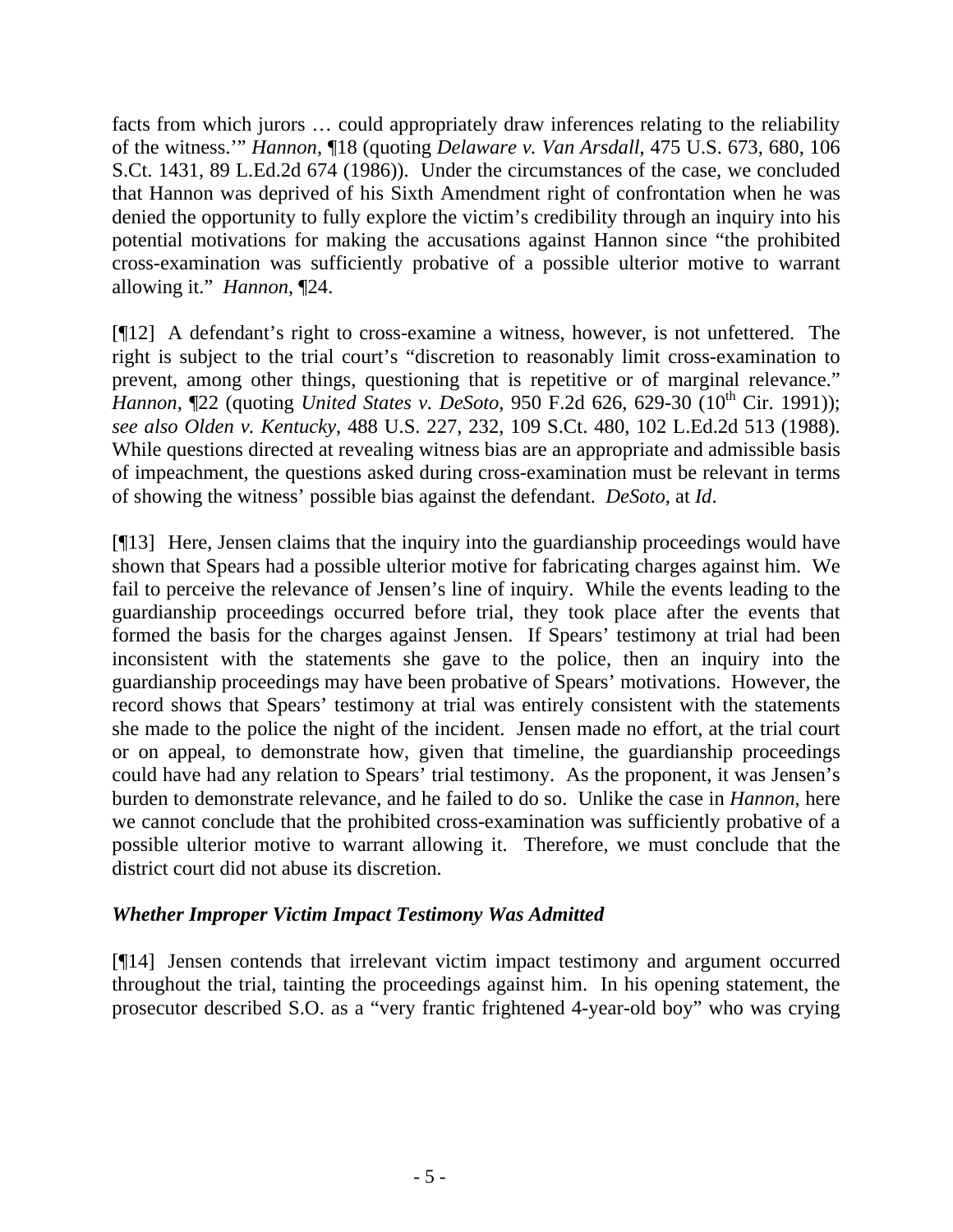and screaming when the police arrived in response to Spears' 911 call. Then, in her testimony,<sup>[3](#page-7-0)</sup> Spears recounted her emotional state, as well as S.O.'s:

> A: He started yanking on [S.O.'s] arm and telling me that he wasn't going anywhere, and that he wasn't letting us leave, and he is just completely irrational. I was scared.

Q: Okay. You were scared, you say?

A: Uh-huh.

Q: Okay. What was [S.O.] doing while this took place?

A: Crying, screaming.

Q: Okay. Was [S.O.] saying anything?

. . . .

A: He didn't say much but, no, Mommy, Daddy.

Q: Say that again, please. I didn't hear.

A: I remember him saying no. I remember him saying, Mommy, Daddy. I don't remember him saying anything else. I remember him crying a lot.

. . . .

Q: Okay. And what kind of a motion did he make?

A: A stabbing motion towards us.

Q: Could you pick up the knife and demonstrate the motion he made, please?

A: (Indicating.)

Q: Okay. How did you feel then, Kate?

<span id="page-7-0"></span><sup>&</sup>lt;sup>3</sup> We have included parts of Spears' testimony not cited specifically by Jensen as error in order to provide context.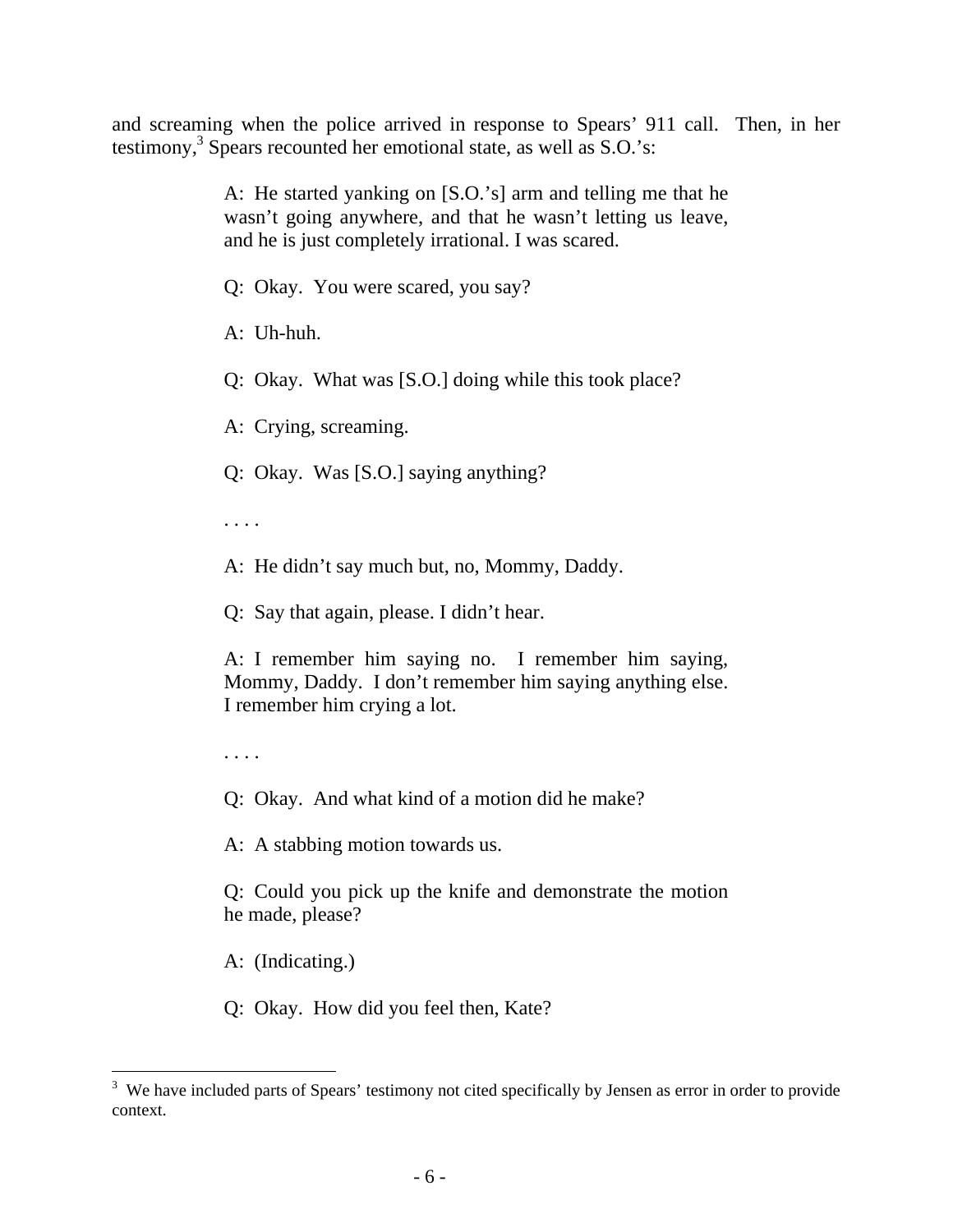A: I was terrified. I thought – I thought I was going to die. I thought my son was going to die.

. . . .

Q: Yes. Was [S.O.] exhibiting any signs of fear or emotion when you were on the deck?

A: Yeah, he was crying.

Q: Okay. When did he first start crying?

A: In the bathroom.

Q: Okay. When did he stop?

A: When I took him to the grandmother's.

The investigating officer described Spears as "shaking," "visibly upset," and crying, with S.O. in her arms "clinging on to her" neck. The officer noted that the demeanor of Spears and S.O. improved once officers were on the scene. During closing argument, the prosecutor commented:

> As [police officer Hannigan] approached [Spears], he notices she's crying. She's clinging to her child. Her child has his arms around her neck grasping back. The child is crying. Mother is crying.

Officer Hanningan asks, What's going on?

Mother says, I've just escaped from my apartment.

Child says, My dad tried to hurt me and then he cut himself.

Jensen argues that the elements of the charged crimes had nothing to do with the emotional state of Spears or S.O., and this testimony was used to stir up sympathy for them, depriving him of his right to a fair trial.

[¶15] There was no objection, so Jensen must demonstrate plain error:

The plain error doctrine requires us to make this series of findings: (1) The record must clearly present the incident, (2) appellant must demonstrate that a clear and unequivocal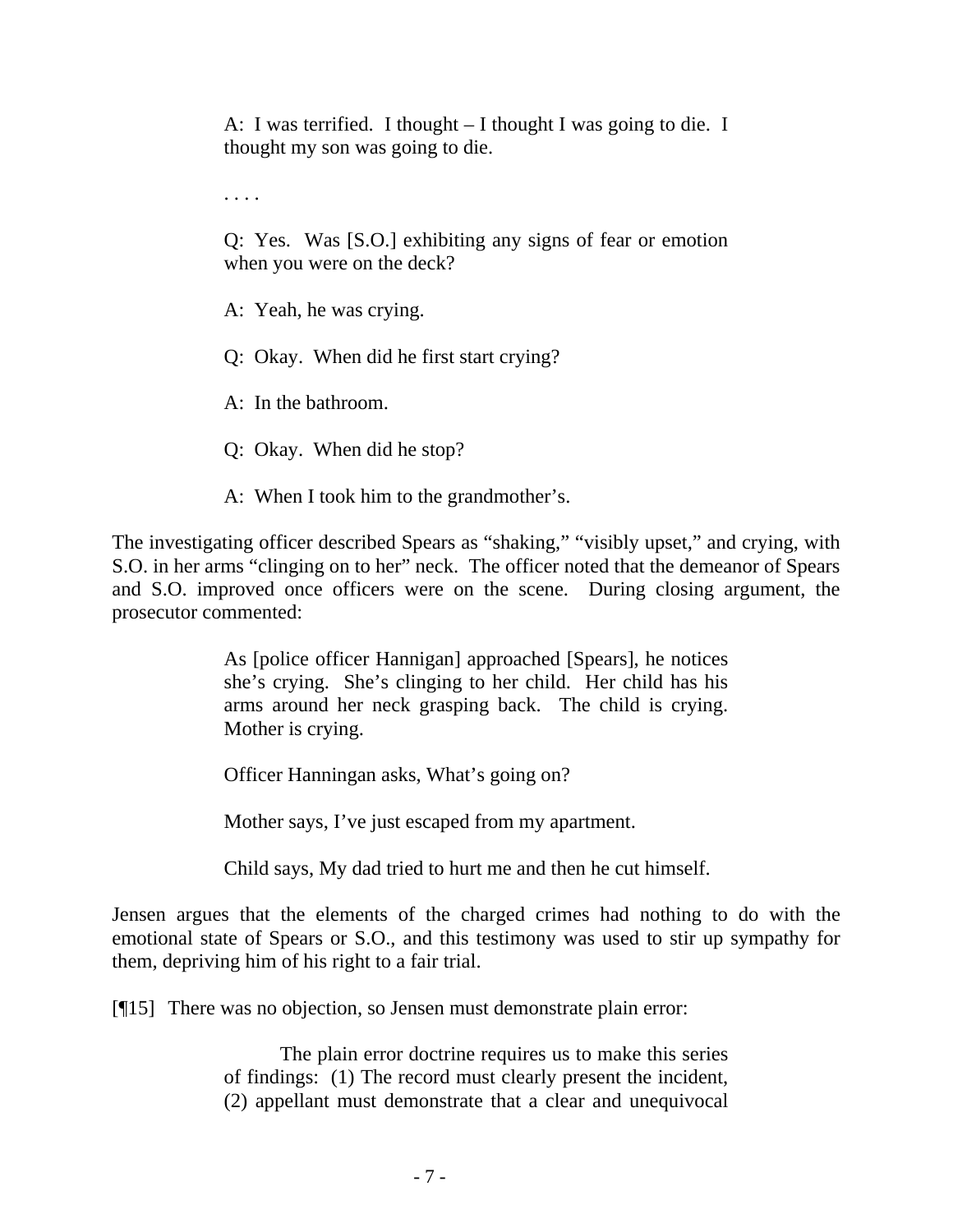rule of law was violated in a clear and obvious, not merely arguable, way, and (3) that appellant was denied a substantial right resulting in material prejudice to him.

*Person v. State*, 2004 WY 149, ¶32, 100 P.3d 1270, ¶32 (Wyo. 2004) (citing *Schmidt v. State*, 2001 WY 73, ¶24, 29 P.3d 76, ¶24 (Wyo. 2001)).

[¶16] We apply the following principles when analyzing the admissibility of victim impact evidence:

> The evidence must be relevant to be admissible. W.R.E. 402. Evidence is relevant if it has "any tendency to make the existence of any fact that is of consequence to the determination of the action more probable or less probable than it would be without the evidence." W.R.E. 401. In criminal cases, "[e]vidence is always relevant if it tends to prove or disprove one of the elements of the crime charged." *Gomez v. State*, 2003 WY 58, ¶6, 68 P.3d 1177, ¶6 (Wyo. 2003) (quoting *Geiger v. State*, 859 P.2d 665, 667 (Wyo. 1993)). Relevant evidence may be excluded, however, if "its probative value is substantially outweighed by the danger of unfair prejudice." W.R.E. 403.

*Moore v. State*, 2003 WY 153, ¶26, 80 P.3d 191, ¶26 (Wyo. 2003). The testimony of victims of a crime describing how it affected their lives after the crime is irrelevant with respect to issues before a jury. *Moore*, ¶27 (citing *Justice v. State*, 775 P.2d 1002, 1010- 11 (Wyo. 1989)).

[¶17] In this case, the testimony of Spears and the investigating officer was clearly relevant. Jensen was charged with a count of aggravated assault against Spears and S.O. respectively. The jury was instructed on the elements of aggravated assault.<sup>[4](#page-9-0)</sup>

- 1. On or about July 20, 2003;
- 2. In Campbell County, Wyoming;
- 3. The Defendant, Zachary Dwight Fiske Jensen;
- 4. Threatened to use a drawn deadly weapon
- 5. on [Kate Spears and S.O.];
- 6. When not reasonably necessary in defense of the Defendant's person, property or abode to prevent serious bodily injury to another.

 $\overline{a}$ 

<span id="page-9-0"></span><sup>&</sup>lt;sup>4</sup> There were two instructions, one for each victim.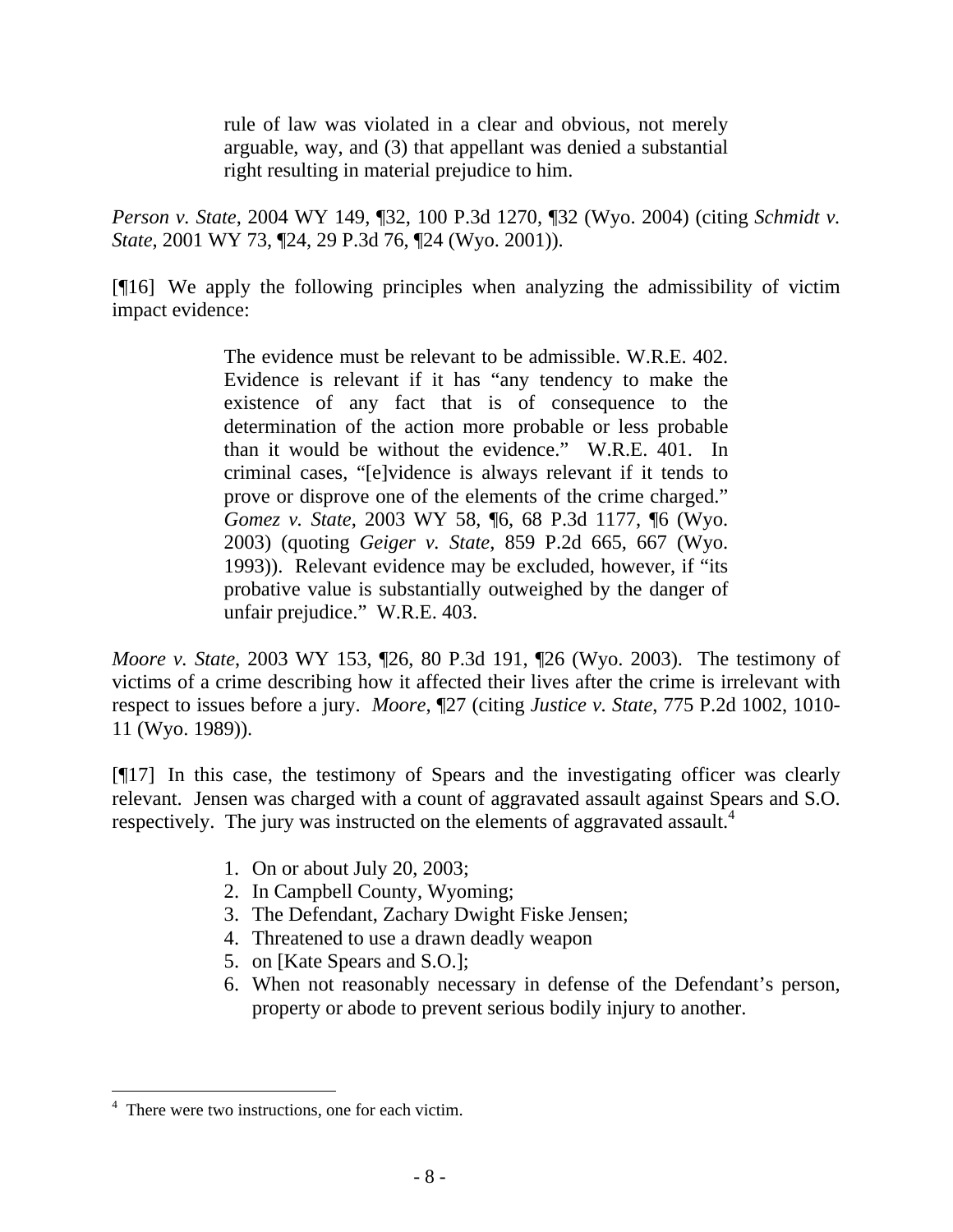We have held that the statutory phrase "threatens to use" that is embodied in element four of the instructions to the jury requires "proof of an actual threat of physical injury during the act of employing a deadly weapon." *Miller v. State*, 2003 WY 55, ¶24, 67 P.3d 1191, ¶24 (Wyo. 2003); *see also Lowseth v. State*, 875 P.2d 725, 729 (Wyo. 1994) and *Johnston v. State*, 747 P.2d 1132, 1134-35 (Wyo. 1987). Spears' testimony that she was scared and terrified for her life and that of her son while Jensen was making stabbing motions with the knife goes towards proving that they were threatened by his actions. Furthermore, Jensen's theory of the case was that Spears was lying about the confrontation and that he had never threatened Spears or S.O., only himself. The testimony regarding the emotional state of Spears and S.O. during and in the immediate aftermath of the assault tends to disprove the assertion that Spears' accusations were calculated. The testimony did not tend to establish the impact of this crime on Spears' or S.O.'s lives because it was restricted to their emotional states and reactions at the time of the assault and in the immediate aftermath when the police contacted Spears at the convenience store in response to her 911 call minutes later. Jensen cannot make the final two showings – that there was a violation of a clear and unequivocal rule of law, and that he was denied a substantial right materially prejudicing him – required to demonstrate plain error. The testimony was relevant and admissible, and no error occurred in its admission.

# *Whether There Was Prosecutorial Misconduct*

[¶18] Jensen claims that the prosecutor engaged in improper cross-examination when he repeatedly asked Jensen if Spears or an investigating officer were lying in their testimony. The first instance of such questioning occurred when Jensen expressed disagreement with certain facts in the investigating officer's report:

> Q: And did Officer Hannigan talk to you about blocking [Spears] in the bathroom?

> A: Officer Hannigan asked me what happened that night. I explained up to the bathroom, and when he – it started – asking about blocking and all of that other stuff, the conversation on my part ended.

> Q: Did you tell Officer Spears [sic] – or Officer Hannigan – I'm sorry – that you did block Spears' way out of the bathroom because she did not wish – because you did not wish her to leave?

A: No.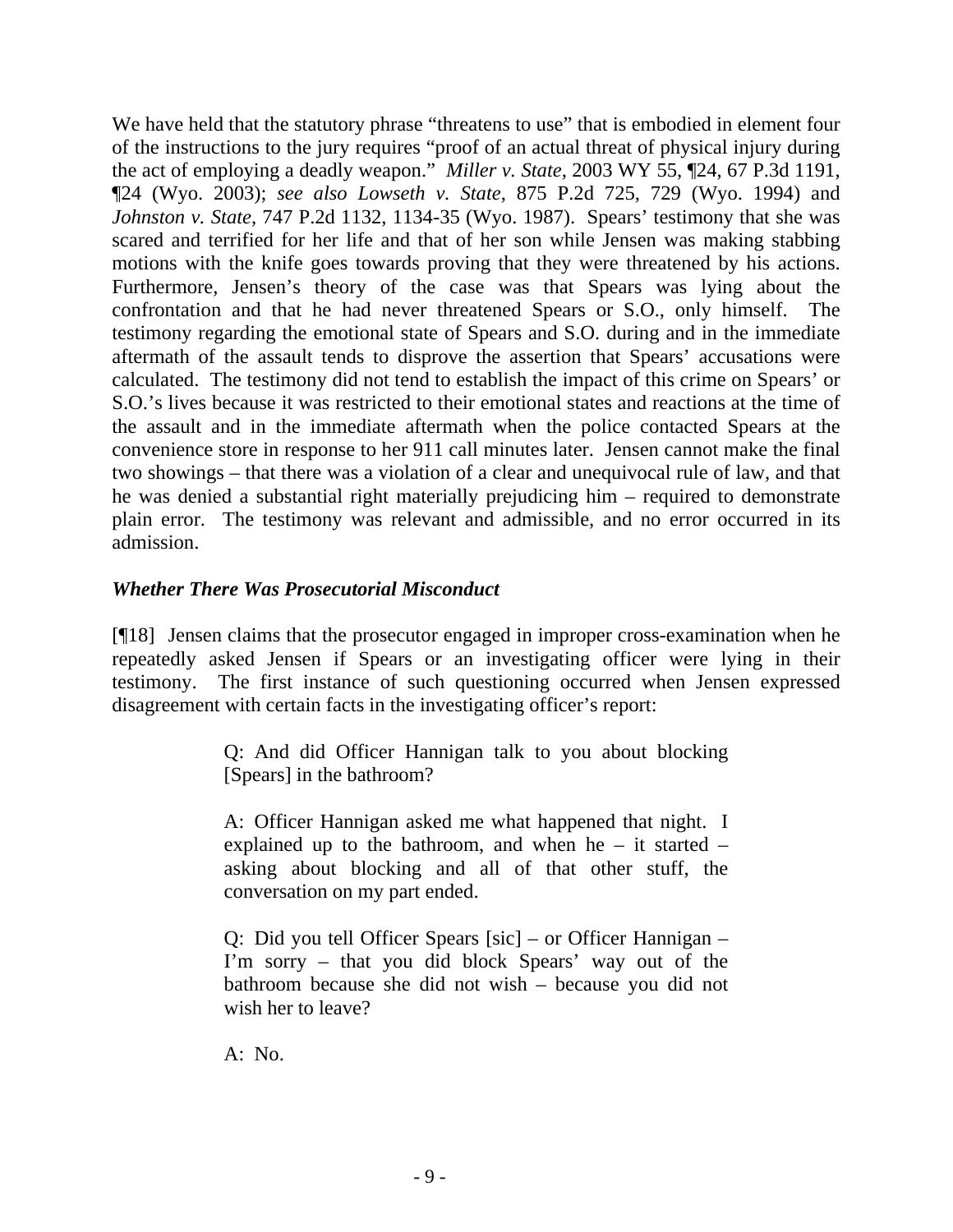Q: So if Officer – if Officer Hannigan put that in his report, then he's not telling the truth?

A: There's [sic] a few things that Officer Hannigan put in there that did not even come out of my mouth. I actually talked to the officer that booked me in last night, and she couldn't remember anything about that.

Q: Officer Hannigan lied about several things?

A: I'm pretty sure Officer Hannigan put a few things that weren't valid in that.

Q: How are you sure about this?

A: Because I remember that night. I may have blown a .81 [sic], but when something that crucial happens in my life, it's almost like every detail is right on the back of my head. I can remember that night picture perfect.

Q: Okay. So it was Officer Hannigan was wrong then, or he lied then when he wrote this police report out?

A: He was wrong. I ended it at the bathroom, yes.

The cross-examination of Jensen continued in a similar vein as the prosecutor repeatedly asked him whether Spears or Officer Hannigan were "lying," "not telling the truth," "making it up," or "untruthful" in those aspects of their testimony that conflicted with Jensen's. In his closing argument, the prosecutor continued by saying, "In fact, Mr. Jensen says it's all a lie . . . ." and "[Jensen] claims that he's here today because Ms. Spears is lying, making this up to get him. And Officer Hannigan is lying and made up all the testimony that you heard today." Jensen argues that resolution of this case hinged on the credibility, or lack thereof, of the witnesses, and that since he and Spears were the only witnesses to the charged crimes, prejudice resulted from the prosecutor's use of this cross-examination tactic because it put the jury in the position of having to call Spears and a police officer liars.

[¶19] We have said in the context of closing argument that it is not reversible error for a prosecutor to argue that a defendant is a liar when "the evidence supports a reasonable inference that such is in fact the case." *Beaugureau v. State*, 2002 WY 160, ¶14, 56 P.3d 626, ¶14 (Wyo. 2002) (citing *Barnes v. State*, 642 P.2d 1263, 1266 (Wyo. 1982)). In this case, there existed "express contradictory testimony" rendering a reasonable inference that at least one of the witnesses was lying. *Beaugureau*, ¶14; *Wheeler v. State*, 691 P.2d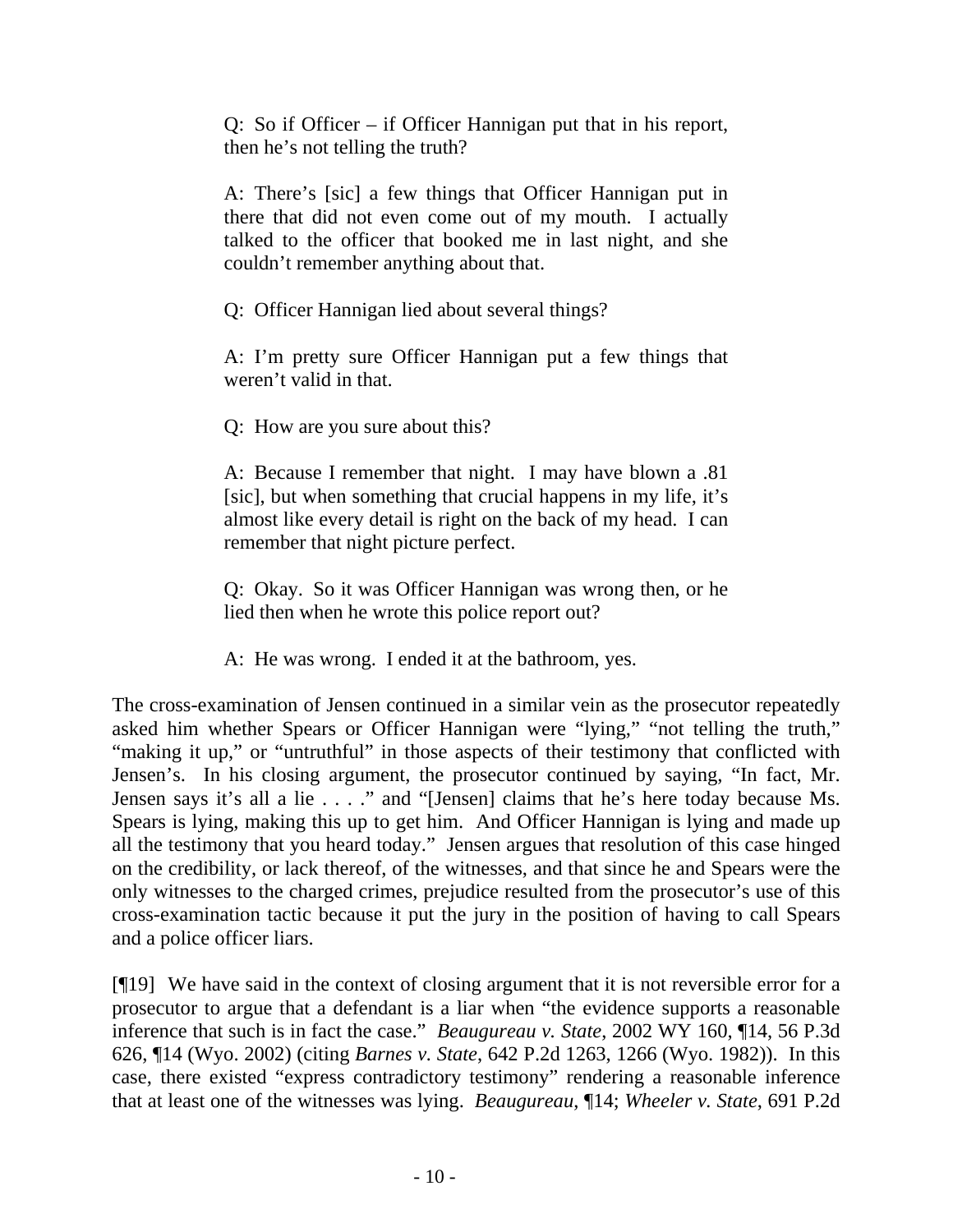599, 604-5 (Wyo. 1984). The prosecutor was presenting an argument to the jury based upon reasonable inferences drawn from the evidence. Furthermore, while making this argument, the prosecutor made it clear to the jury that the decision rested with them when he quoted the jury instructions that stated, "… if an attorney hints by a question that certain things are or are not true, you should disregard the hint. A question is not evidence, and it should be considered only to the extent that it supplies meaning to the answer." We find no error in the prosecutor's statements in closing argument.

[¶20] Turning to the prosecutor's cross-examination of Jensen, we note, generally, that a defendant who testifies in a criminal case may be cross-examined regarding his credibility just like any other witness. *Gist v. State*, 766 P.2d 1149, 1152-53 (Wyo. 1988); *MacLaird v. State*, 718 P.2d 41, 47 (Wyo. 1986); *Porter v. State*, 440 P.2d 249, 250 (Wyo. 1968). In *Beaugureau*, however, we observed that there was a limit to the cross-examination of a criminal defendant:

> Nonetheless, it is likewise error and misconduct for the prosecutor to cross-examine a defendant using the "lying" or "mistaken" technique (*i.e.*, well, then if "so-and-so" said "such-and-such," was he "mistaken" or "lying?"). Such questions are improper. If the prosecutor merely asked Beaugureau about what other witnesses had to say, allowing the jury to draw its own conclusions, the cross-examination would not have been objectionable. *State v. Diggs*, 34 P.3d 63, 72-73 (Kan. 2001); *State v. Manning*, 270 Kan. 674, 19 P.3d 84, 100-3 (2001) ("Questions which compel a defendant or witness to comment on the credibility of another witness are improper. It is the province of the jury to weigh the credibility of the witnesses." (collecting cases)); *State v. Stevenson*, 70 Conn. App. 29, 797 A.2d 1, 7-9 (2002) (Such questions are improper because they "require a defendant to comment on another witness' veracity…invade the province of the jury, create the risk that the jury may conclude that, in order to acquit the defendant, it must find that the other witnesses lied, and distort the state's burden of proof.") (relying on *State v. Singh*, 259 Conn. 693, 793 A.2d 226, 234- 39 (2002)) (collecting cases); *also see State v. Walden*, 69 Wash. App. 183, 847 P.2d 956, 959 (Div. 1 (1993)); and *State v. Pitts*, No. 47488-0-I, 2001 WL 1641225 at \*4 (Wash. App. Div. 1, Dec. 24, 2001) (per curiam) (use of word "lying" is misconduct; use of word "mistaken" merely objectionable).

*Beaugureau*, 17. The reasoning for prohibiting this type of questioning was succinctly summarized by the Iowa Supreme Court: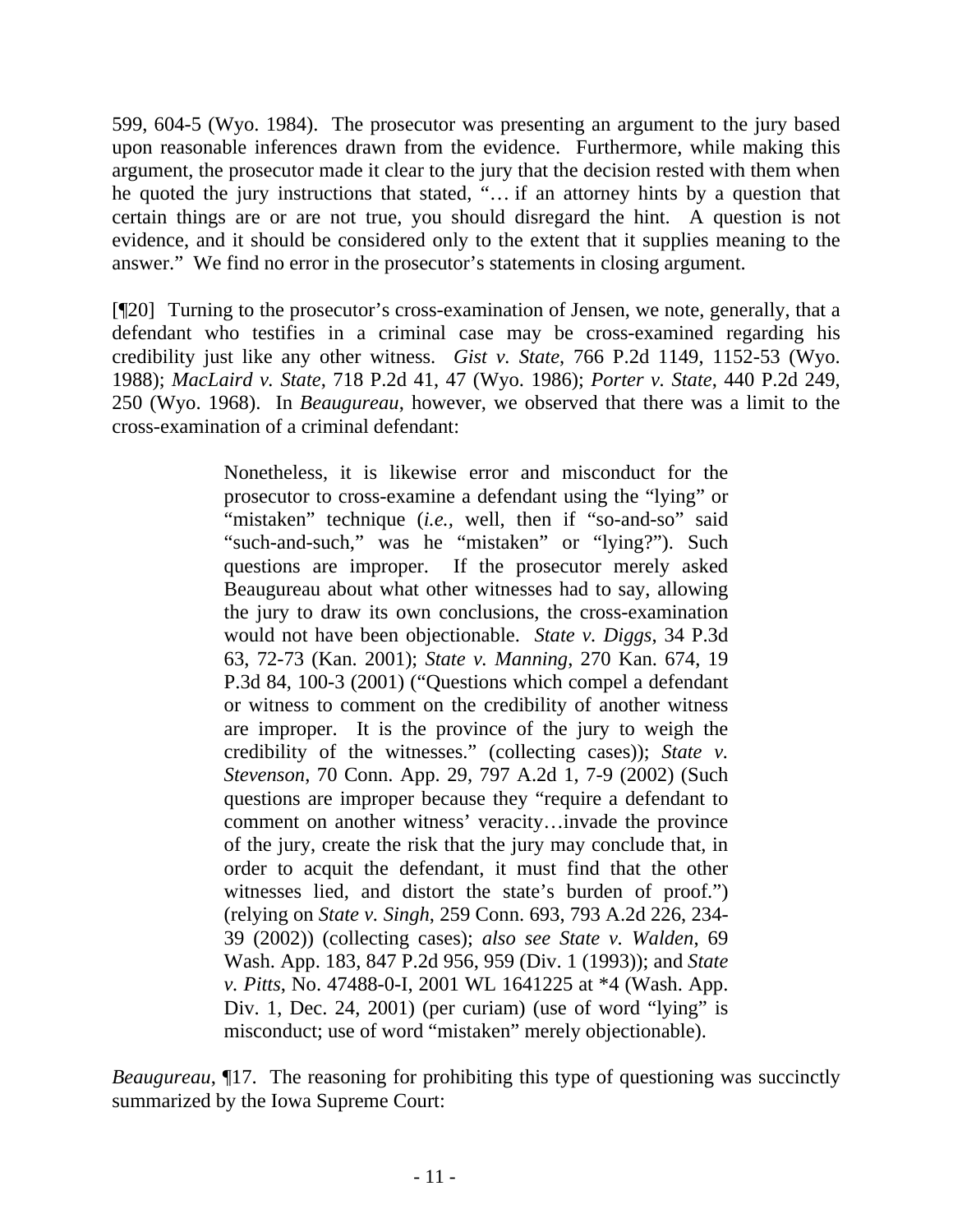[A] defendant who is asked whether another person lied is commenting directly on the other person's credibility.

The issue then is whether any purpose is served in asking a defendant whether another witness is lying. We think the predominate, if not sole, purpose of such questioning is simply to make the defendant look bad, as implied by the Maryland court's observation in [*Fisher v. State*, 128 Md. App. 79, 736 A.2d 1125, 1163 (Md. Ct. Spec. App. 1999)] that the accused's answer is unimportant.  $* * *$ The accused's answer is unimportant because the accused is in a no-win situation. If the defendant says the other witness *is* lying, then the defendant is put in the position of calling someone a liar, a particularly unenviable state when the other witness is a law enforcement officer. *See* [*State v. Emmett*, 839 P.2d 781, 787 (Utah 1992)] (holding such questions are improper because they put "the defendant in the untenable position of commenting on the character and motivations of another witness who may appear sympathetic to the jury"). If the defendant says a contradictory witness is *not* lying, then a fair inference is that the *defendant* is lying.

But, as any trial lawyer knows, there may be many explanations for differing descriptions of the same event. People have different perceptions of the same conversation that affect how and what they remember. Perhaps there was a misunderstanding of what was said; perhaps one person was distracted and did not fully or correctly hear the words uttered by the other person. People sometimes hear what they want to hear. It is unjust to make the defendant give an opinion as to who is lying when, in fact, it is possible that neither witness has deliberately misrepresented the truth. It is also unreasonable to expect the defendant to sift through the variables of human communication to offer an alternative explanation for contradictions in witnesses' testimony.

We also think the use of this tactic—asking the defendant whether another witness is lying—is incompatible with the duties of a prosecutor. Unfairly questioning the defendant simply to make the defendant look bad in front of the jury regardless of the answer given is not consistent with the prosecutor's primary obligation to seek justice, not simply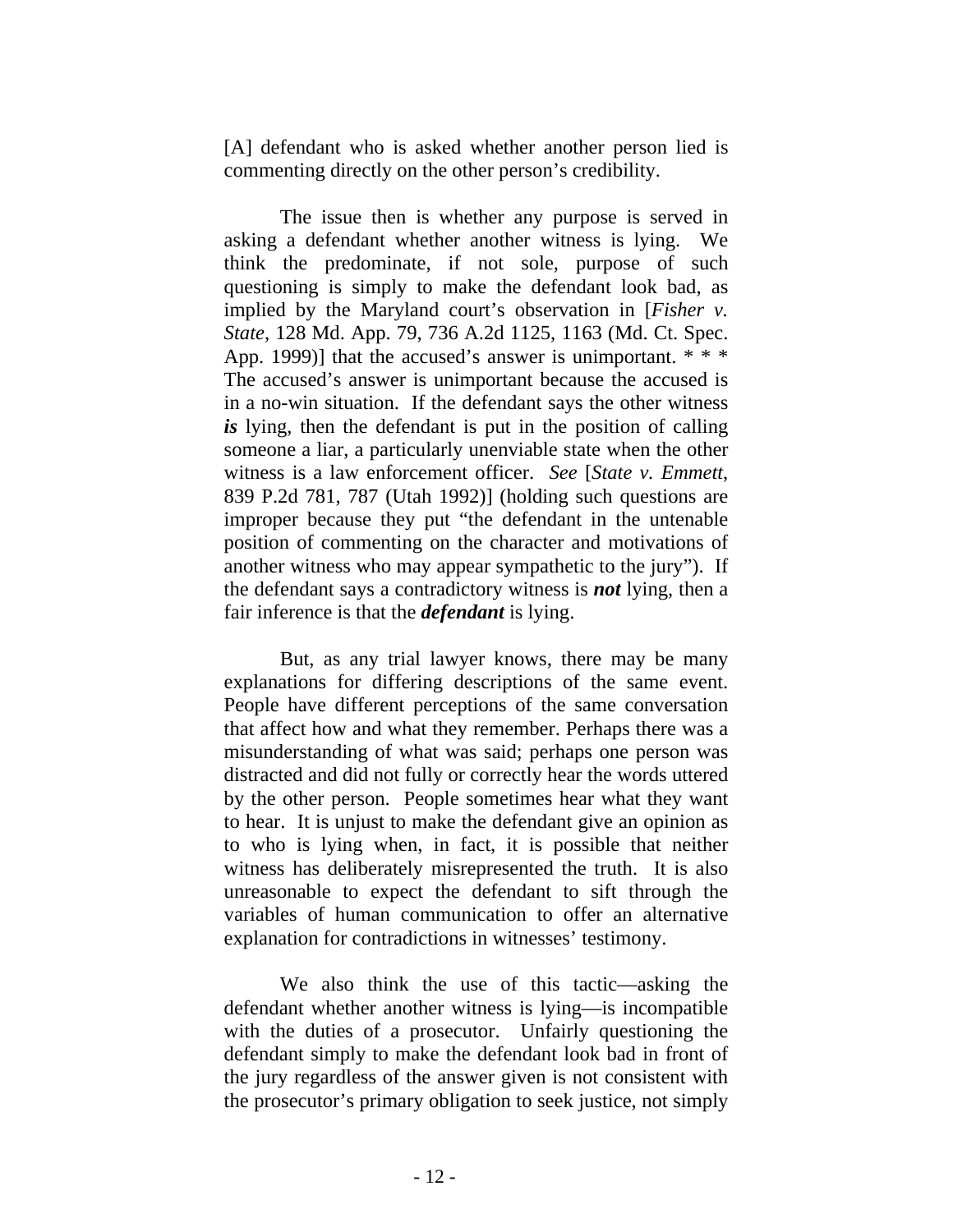a conviction. Nor is such questioning consistent with the prosecutor's duty to the defendant to ensure a fair trial, including a verdict that rests on the evidence and not on passion or prejudice. [*State v. Casteneda-Perez*, 61 Wn. App. 354, 810 P.2d 74, 79 (Wash. Ct. App. 1991)] (holding prosecutor's questions asking witnesses whether other witnesses were lying was "contrary to the duty of prosecutors, which is to seek convictions based only on probative evidence and sound reason").

*State v. Graves*, 668 N.W.2d 860, 872-73 (Iowa 2003) (emphasis in original) (footnotes omitted).

[¶21] The State attempts to excuse the prosecutor's form of cross-examination by claiming that it was Jensen who initiated the attack on the veracity of Spears and Officer Hannigan. The State argues that the prosecutor was merely attempting to clarify unexpected answers given by Jensen in response to questions exploring the contradictions between his testimony and that offered by Spears and the officer. The State characterizes the prosecutor's questions as not particularly artful but innocuous.

[¶22] After reviewing the record, we cannot agree with the State's characterization. A review of the excerpt of Jensen's cross-examination quoted above shows that after Jensen disputed parts of the investigating officer's report, the prosecutor asked whether the officer was "not telling the truth" and then followed that up with multiple instances of questions that specifically asked whether the officer or Spears was "lying." This is precisely the type of questioning that we found improper in *Beaugureau*. We stress again here that it is error and misconduct for the prosecutor to cross-examine a defendant using the "lying" or "not telling the truth" or "mistaken" technique. *Beaugureau*, ¶17; *see also Taylor v. State*, 2001 WY 13, ¶21, 17 P.3d 715, ¶21 (Wyo. 2001). Even if Jensen had been the party that initially ventured into this territory by calling Officer Hannigan or Spears a liar, the prosecutor still has the duty to refrain from this type of questioning. Returning to the Iowa decision cited above, we agree with the conclusion of that court that a defendant cannot "open the door" to the prosecution's use of this tactic.<sup>[5](#page-14-0)</sup>

> For the reasons discussed, we find more persuasive the rationale of those courts that have held it is improper to ask the defendant whether another witness has lied. We also decline to recognize an exception to this rule as a handful of courts have done. The underlying rationale of those courts

<span id="page-14-0"></span><sup>5</sup> While it should probably go without saying, we emphasize that the prosecutor is, of course, not responsible when the defendant calls another witness a liar in a non-responsive answer to a proper crossexamination.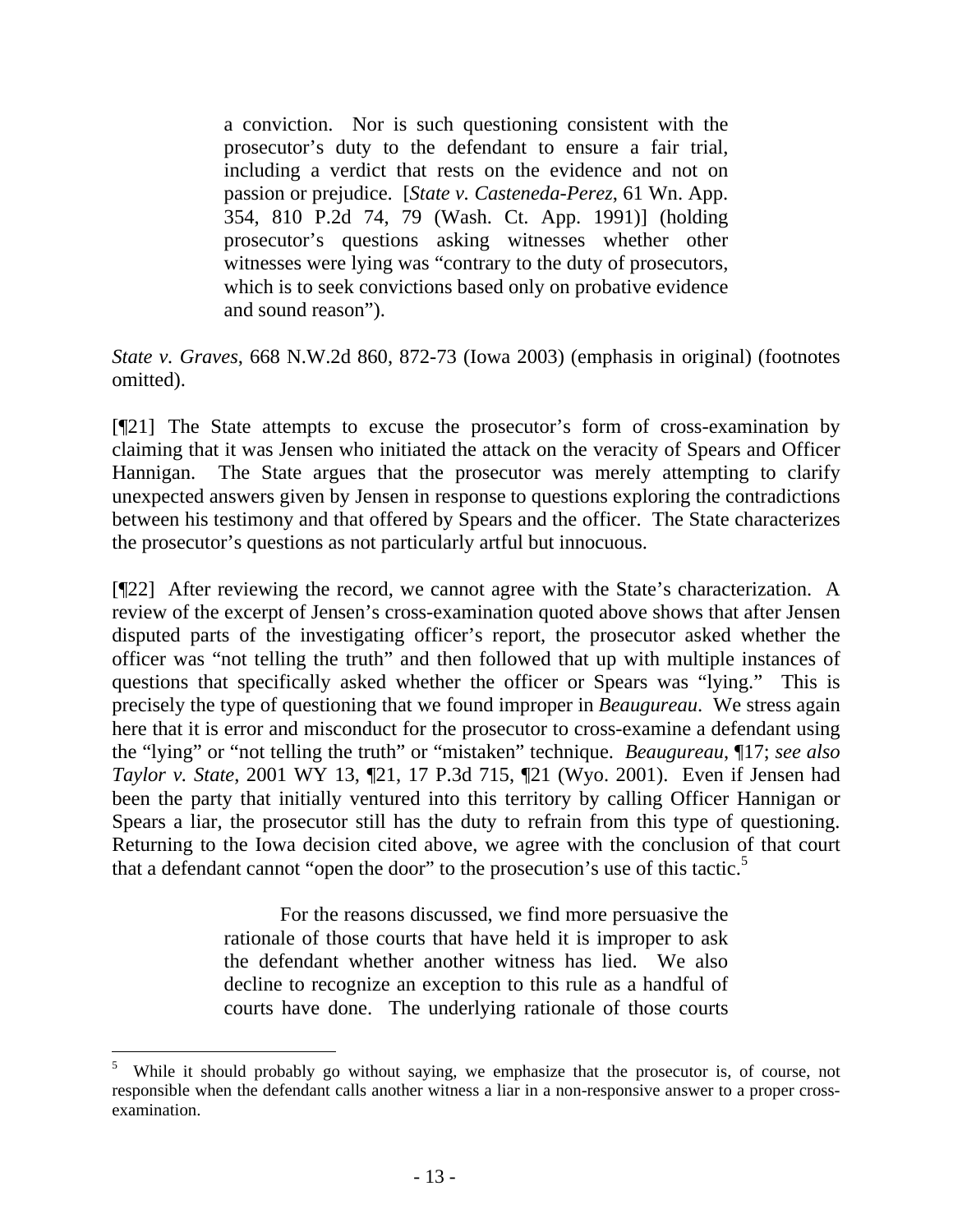recognizing an exception is that the defendant has opened the door by contradicting testimony of government witnesses "in circumstances that exclude the possibility that the prosecution's witnesses may have been mistaken or [may have] testified to events based on assumptions or faulty memory." [*People v. Overlee*, 236 A.D.2d 133, 666 N.Y.S.2d 572, 577 (App. Div. 1997); *State v. Morales*, 198 Ariz. 372, 10 P.3d 630, 633 (Ariz. Ct. App. 2000); *State v. Pilot*, 595 N.W.2d 511, 518 (Minn. 1999)] We think, however, that whether the defendant has invited the questioning is more properly considered in assessing the prejudice element of a due process claim.

First of all, the justification for admitting this evidence—that the defendant has opened the door—does not resolve the fundamental doubt as to the probative value of such questioning. [*State v. Flanagan*, 111 N.M. 93, 801 P.2d 675, 679 (N.M. Ct. App. 1990)] ("Whether the defendant believes the other witnesses were truthful or lying is simply irrelevant."); *People v. Berrios*, 298 A.D.2d 597, 750 N.Y.S.2d 302, 302 (App. Div. 2002) ("Whether the defendant believed that the other witnesses were lying is irrelevant." (Citation omitted.)) Secondly, the exception depends on a difficult determination—whether alternative explanations exist for discrepancies in the witness' testimony, a decision that more properly rests with the jury. Finally, prosecutors and trial judges will have more guidance in assuring proper examination of witnesses with a bright-line rule that bars such inquiries without exception. For these reasons, we hold "were-they-lying" questions are improper under any circumstance. *See* [*State v. Singh*, 259 Conn. 693, 793 A.2d 226, 239 (Conn. 2002)] (rejecting exception).

*Graves*, 668 N.W.2d at 873. The proper approach for a prosecutor is to ask the defendant "what other witnesses had to say [and allow] the jury to draw its own conclusions" and then make a proper closing argument based on the testimony. *Beaugureau*, ¶¶14 and 17. The prosecutor's questions were not innocuous. They were improper.

[¶23] The question before us, then, is whether the prosecutor's misconduct was prejudicial. *Beaugureau*, ¶18. Jensen failed to object to any of the prosecutor's questions so our review is through the plain error prism.<sup>[6](#page-15-0)</sup>

<span id="page-15-0"></span> $\overline{a}$ 6 *See* supra ¶15.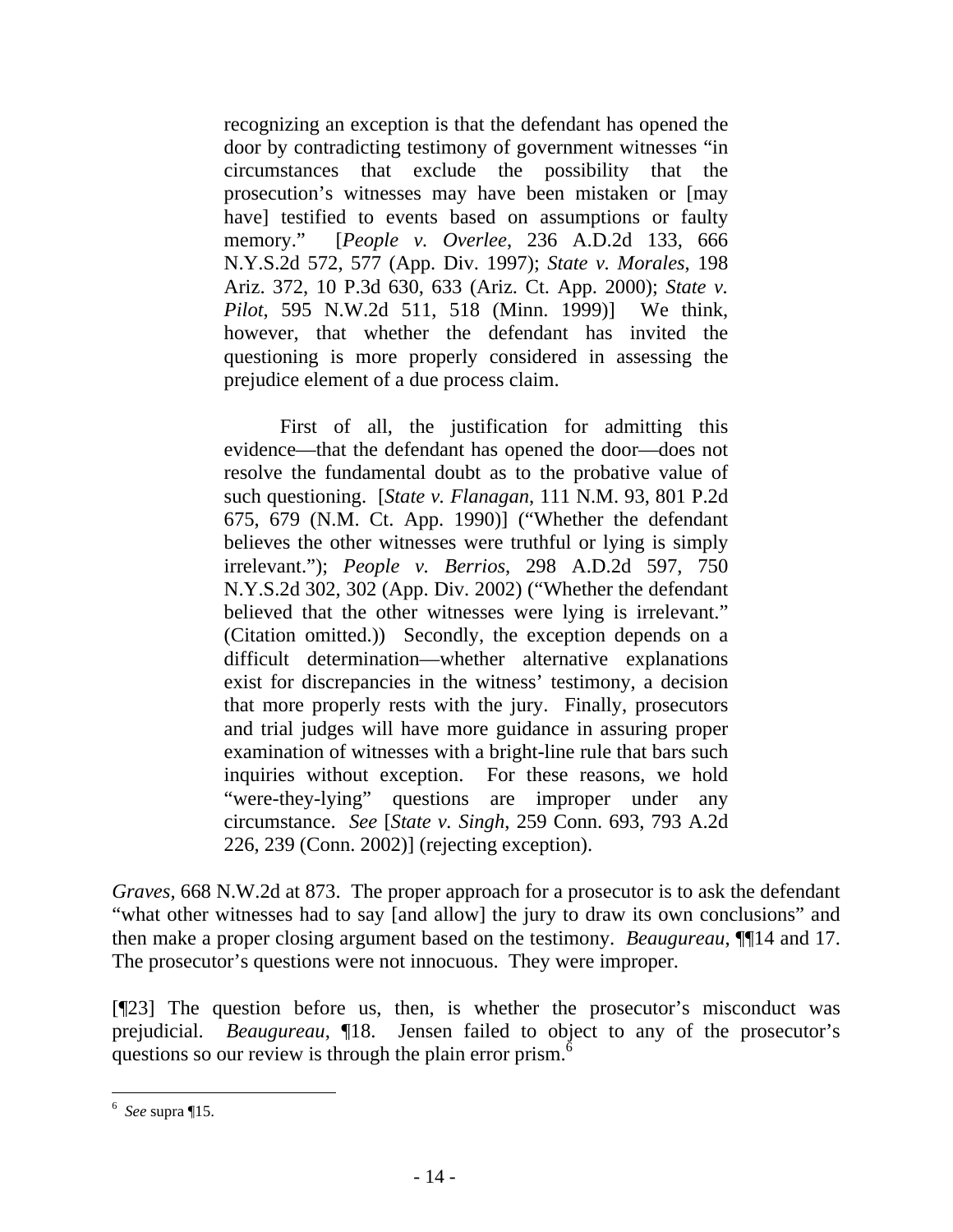Prosecutorial misconduct "'has always been condemned in this state.'" *Earll v. State*, 2001 WY 66, ¶9, 29 P.3d 787, ¶9 (Wyo. 2001) (quoting *Valerio v. State*, 527 P.2d 154, 156 (Wyo. 1974)). Whether such misconduct has been reviewed on the basis of harmless error, W.R.Cr.P. 52(a) and W.R.A.P. 9.04, or on the basis of plain error, W.R.Cr.P. 52(b) and W.R.A.P. 9.05, this Court has focused on whether such error affected an accused's "substantial rights." The accused's right to a fair trial is a substantial right. "Before we hold that an error has affected an accused's substantial right, thus requiring reversal of a conviction, we must conclude that, based on the entire record, a reasonable possibility exists that, in the absence of the error, the verdict might have been more favorable to the accused." *Earll*, ¶9.

*Simmons v. State*, 2003 WY 84, ¶15, 72 P.3d 803, ¶15 (Wyo. 2003) (quoting *Williams v. State*, 2002 WY 136, ¶21, 54 P.3d 248, ¶21 (Wyo. 2002)).

[¶24] After reviewing the entire record, we cannot conclude that, in the absence of the prosecutor's misconduct, a reasonable possibility exists that the verdict would have been more favorable to Jensen. Although Jensen and Spears presented differing accounts of the events on the night in question, the circumstantial evidence presented at trial strongly corroborated Spears' testimony – most importantly, the physical injuries suffered by Spears and the spontaneous declaration by Jensen's son, S.O., that his daddy tried to hurt him. While corroborating Spears, the circumstantial evidence contradicted Jensen's testimony and it was not rebutted by him. The evidence was sufficient to sustain Jensen's convictions even taking into account the prejudicial effect of the prosecutor's crossexamination. Therefore, within the context of the case, we conclude that the prejudice to Jensen was slight. Accordingly, we conclude that the error was harmless.

#### *Whether There Was Cumulative Error*

[¶25] Finally, Jensen contends that if there were multiple harmless errors, then the cumulative effect of those errors was sufficient to deny him a fair trial. Having found only one harmless error, and no other errors prejudicial or otherwise, there can be no cumulative error.

#### **CONCLUSION**

[¶26] The prosecutor committed misconduct when, during cross-examination, he asked Jensen if other witnesses were lying when their testimony conflicted with his. We